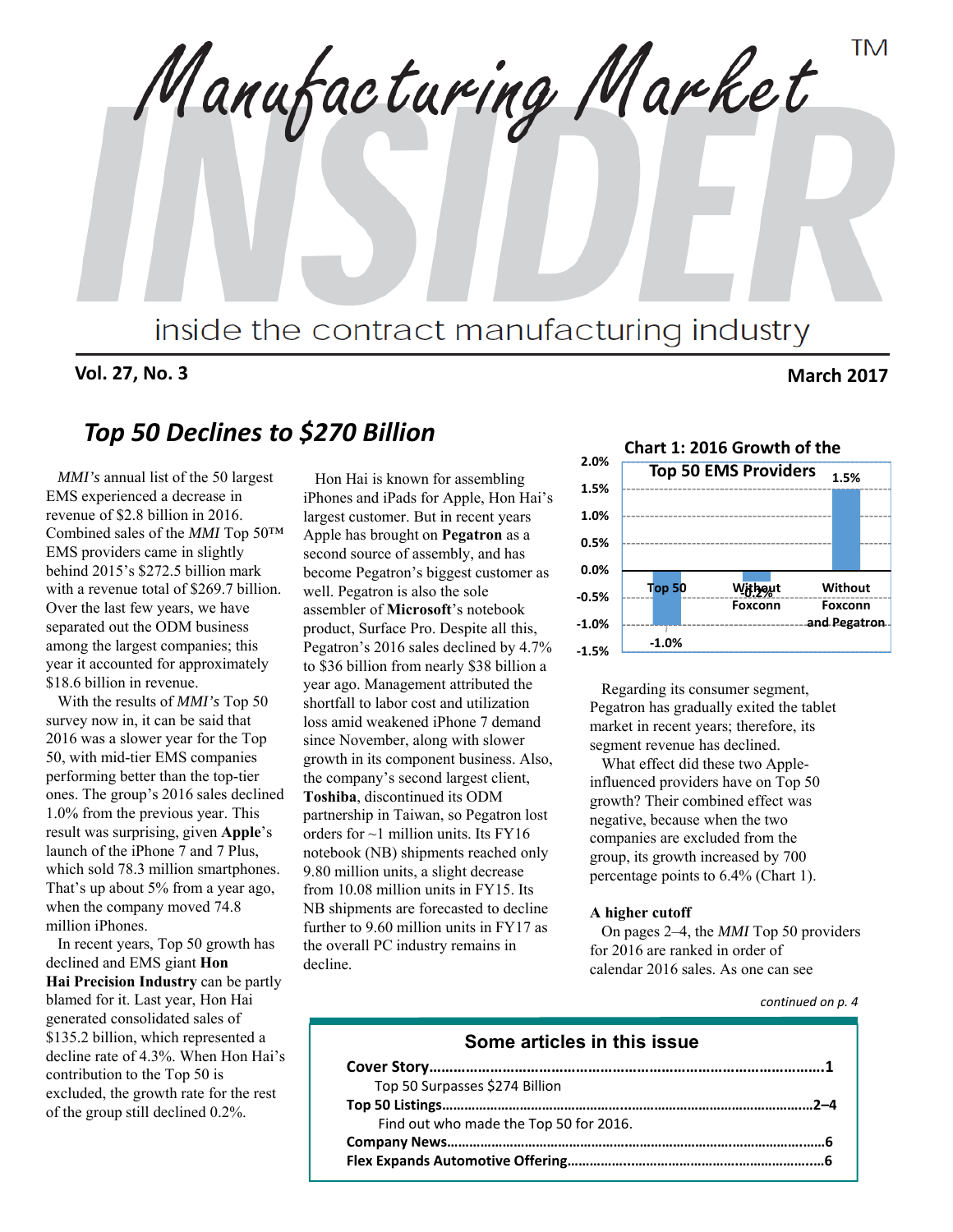|                                        |                        |                                                              |                                 |                                                    |                                                            |                            |                                                | The MMI Top 50 EMS Providers in 2016                             |                  |                               |                  |                                                                                                                                                                                                                                                                             |
|----------------------------------------|------------------------|--------------------------------------------------------------|---------------------------------|----------------------------------------------------|------------------------------------------------------------|----------------------------|------------------------------------------------|------------------------------------------------------------------|------------------|-------------------------------|------------------|-----------------------------------------------------------------------------------------------------------------------------------------------------------------------------------------------------------------------------------------------------------------------------|
| Company                                | Head-quarters          | <b>EMS</b><br>Sales<br>calendar<br>2016<br>(millions<br>USD) | <b>ODM</b><br>Sales for<br>2016 | <b>EMS</b><br>Rank by<br>2016<br>(millions<br>USD) | <b>EMS Sales</b><br>calendar<br>2015<br>(millions)<br>USD) | <b>EMS</b><br>2015<br>rank | <b>EMS</b><br>Growth<br>'15-'16 in<br>US\$ (%) | No. of<br>people                                                 | No. of<br>plants | <b>Total facility</b><br>s.f. | No. SMT<br>lines | No. of customers and<br>notable customers                                                                                                                                                                                                                                   |
| HonHai Precision<br>Industry (Foxconn) | New Taipei,<br>Taiwan  | 135,201                                                      |                                 | $\mathbf{1}$                                       | 141,227                                                    | $\mathbf{1}$               | $-4.3%$                                        | 1,300,000                                                        | 70               | 45.5 M (est.)                 | 2000<br>(est.)   | Acer, Amazon, Apple,<br>Blackberry, Cisco, Dell, HP,<br>IBM, Intel, Nintendo, Sony,<br>Visio, Xiaomi                                                                                                                                                                        |
| Pegatron                               | Taipei, Tawian         | 35,934                                                       |                                 | $\overline{2}$                                     | 37,716                                                     | $\overline{2}$             | $-4.7%$                                        | 250,000                                                          | 11               | 25 M (est.)                   | 700 (est.)       | Acer, Apple, ASUS, Epson,<br>Sony, Toshiba                                                                                                                                                                                                                                  |
| Flex                                   | San Jose, CA           | 23,774                                                       |                                 | 3                                                  | 24,595                                                     | 3                          | $-3.3%$                                        | 200,000                                                          | 100              | 27.6 M                        | 415 (est.)       | Alcatel-Lucent, Casio, Ciena,<br>Cree Lighting, F-5 Networks,<br>Ford, Google, HP, J&J,<br>Lockheed, Motorola, NEC,<br>Oracle, Pace, Q-Cells,<br>Siemens, Sunpower, Xerox                                                                                                   |
| Jabil Circuit                          | St. Petersburg,<br>FL  | 18,250                                                       |                                 | 4                                                  | 18,557                                                     | 4                          | $-1.7%$                                        | 138,000                                                          | 93               | 77.6 M                        | 300 (est.)       | Agilent, Apple, Cisco,<br>EchoStar, Ericsson, GE, HP,<br>IBM, Medtronic, Motorola,<br>NetApp, Nokia Siemens<br>Networks, Novartis, Pace,<br>Sunpower, Valeo                                                                                                                 |
| Sanmina                                | San Jose, CA           | 6,667                                                        |                                 | 5                                                  | 6,374                                                      | 5                          | 4.6%                                           | 45,397                                                           | 72               | 12.6 M                        | 220              | Advanced Digital Broadcast,<br>AT&T, Brunswick, Canon,<br>Ciena, Citizen, Dell, Diebold,<br>GE, Harman, HP, IBM,<br>Illumina, Panasonic, Philips,<br>RF Surgical, Seagate, Trane                                                                                            |
| Celestica                              | Toronto, ON,<br>Canada | 6,017                                                        |                                 | 6                                                  | 5,639                                                      | 6                          | 6.7%                                           | 25,000                                                           | 23               | 6.6 M                         |                  | Agilent, Alcatel-Lucent,<br>Applied Materials, Baxter,<br>150 (est.) Carrier, Cisco, EMC, HP,<br>Hitachi, Honeywell, IBM,<br>Juniper, NEC, Oracle                                                                                                                           |
| Wistron                                | Taoyuan,<br>Taiwan     | 5,529                                                        | 14,949                          | $\overline{7}$                                     | 4,051                                                      | 8                          | 36.5%                                          | 34,280                                                           | 8                | 20.5 M                        | 81               | Acer, Apple, ASUS, Dell, HP,<br>Japan Display & Lenovo                                                                                                                                                                                                                      |
| New Kinpo Group                        | New Taipei,<br>Taiwan  | 4,452                                                        | 1,327                           | 8                                                  | 4,423                                                      | $\overline{7}$             | 0.7%                                           | 42,000                                                           | 31               | 18.1 M                        | 306              | HP / Seagate / Western<br>Digital / Panasonic / Toshiba<br>/ Hitachi / TI / Casio / Pace /<br>Nikon / Pioneer / GE /<br>Lenovo / Asus / Asrock /<br>Gigabyte / Sony / Buffalo /<br>Epson / Samsung                                                                          |
| Plexus                                 | Neenah, WI             | 2,574                                                        |                                 | 9                                                  | 2,607                                                      | 10                         | $-1.3%$                                        | 14,000                                                           | 16               | 3.3 M                         | 90               | ABB, AMX, ARRIS Group,<br>Coca-Cola, Draeger,<br>Dragonwave, GE, General<br>Dynamics, Gotham<br>Networks, Harmonic,<br>Honeywell Aerospace,<br>Inovonics, Juniper, Motorola,<br>MNS, Patientline, Siemens,<br>Tellular, Visual Networks                                     |
| Benchmark Electronics Angleton, TX     |                        | 2,310                                                        |                                 | 10                                                 | 2,541                                                      | 11                         | $-9.1%$                                        | 9,900                                                            | 21               | 3.7M                          | 148              | <b>Applied Materials, ARRIS</b><br>Solutions, Emerson, IBM                                                                                                                                                                                                                  |
| USI                                    | Shanghai, China        | 2,286                                                        | 1,310                           | 11                                                 | 2,779                                                      | 9                          | $-17.7%$                                       | 15,000                                                           | $\overline{7}$   | 3.8 M                         | 128              | $100+$                                                                                                                                                                                                                                                                      |
| Shenzhen Kaifa                         | Shenzhen, China        | 2,160                                                        | 110                             | 12                                                 | 2,447                                                      | 12                         | $-11.7%$                                       | 31,000                                                           | 8                | 5.6 M                         | >150             | Seagate, Western Digital,<br>Kingston, Micron, Huawei,<br>vivo, Epson, Maxwell,<br>ResMed, IBM, ENEL                                                                                                                                                                        |
| Venture                                | Singapore              | 2,083                                                        |                                 | 13                                                 | 1,933                                                      | 13                         | 7.7%                                           | 12,000                                                           | 10               | 3.7 M (est.)                  | 180              | ABB, Aglient, Dyson, Georgia<br>Pacific, HP, Honeywell, IBM,<br>Illumina, Keysight, Micros,<br>NCR, Oclaro, Qlogic, Perfect<br>(China), Talaris/Glory,<br>Toshiba-TEC, Verifone,<br>Waters, Zodiac                                                                          |
| Zollner                                | Zandt, Germany         | 1,384                                                        |                                 | 14                                                 | 1,304                                                      | 14                         | 6.1%                                           | 10,900                                                           | 18               | 3.3 M                         | 68               | AL Lighting Automotive,<br>BMW, Continental, Valeo,<br>Alcatel-Lucent, Core Optics,<br>National Instruments, G&D,<br>HP, IBM, BSH, Miele, ABB,<br>Agilent, Bombardier, Carl<br>Zeiss, Teradyne, Verigy,<br>Draeger Medical, Dornier<br>Medtech, Siemens, Diehl<br>Aerospace |
| SIIX Corp.                             | Osaka, Japan           | 1,330                                                        | 628                             | 15                                                 | 1,150                                                      | 15                         | 15.7%                                          | 9,976                                                            | 11               | 19.0 M                        | N/A              | $200+$                                                                                                                                                                                                                                                                      |
|                                        |                        |                                                              |                                 |                                                    |                                                            |                            |                                                | Note: Unless otherwise indicated, data represents 2016 year-end. |                  |                               |                  |                                                                                                                                                                                                                                                                             |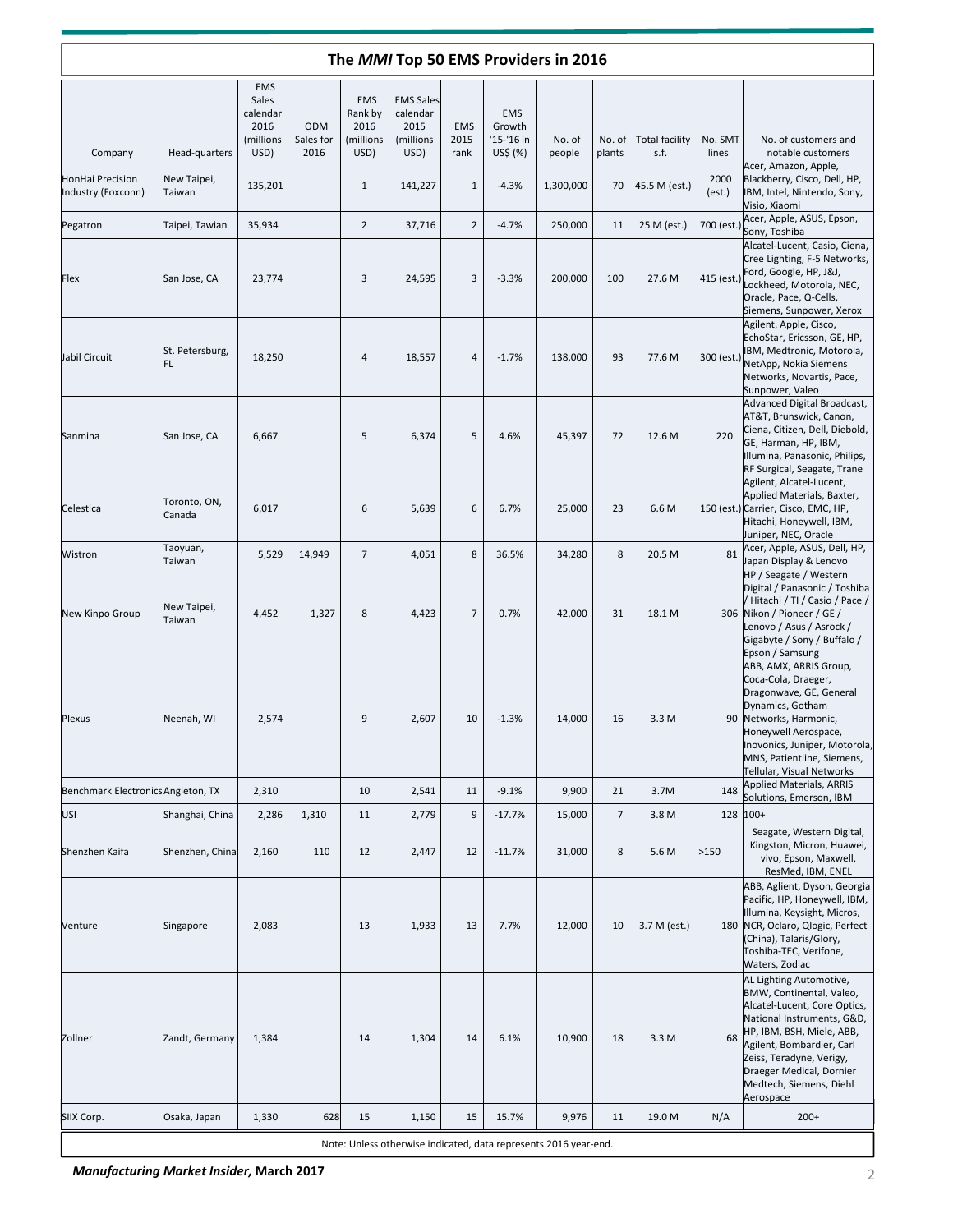|                                        |                                 |                                                           |                              |                                                 |                                                           |                            |                                                 | The MMI Top 50 EMS Providers in 2016                             |                  |                               |                  |                                                                                                                                                                                                                                                       |
|----------------------------------------|---------------------------------|-----------------------------------------------------------|------------------------------|-------------------------------------------------|-----------------------------------------------------------|----------------------------|-------------------------------------------------|------------------------------------------------------------------|------------------|-------------------------------|------------------|-------------------------------------------------------------------------------------------------------------------------------------------------------------------------------------------------------------------------------------------------------|
| Company                                | Head-quarters                   | <b>EMS Sales</b><br>calendar<br>2016<br>(millions<br>USD) | <b>ODM Sales</b><br>for 2016 | <b>EMS Rank</b><br>by 2016<br>(millions<br>USD) | <b>EMS Sales</b><br>calendar<br>2015<br>(millions<br>USD) | <b>EMS</b><br>2015<br>rank | <b>EMS</b><br>Growth '15-<br>'16 in US\$<br>(%) | No. of<br>people                                                 | No. of<br>plants | <b>Total facility</b><br>s.f. | No. SMT<br>lines | No. of customers and notable<br>customers                                                                                                                                                                                                             |
| Fabrinet                               | Grand Cayman,<br>Cayman Islands | 1,211                                                     |                              | 16                                              | 845                                                       | 19                         | 43.2%                                           | 10,141                                                           | 6                | 2.0 <sub>M</sub>              | 37               | Avanex, Bookham, Cisco,<br>Coherent, Emcore, Finisar,<br>Hitachi Cable, Intel, JDSU,<br>Lumentum Operations,<br>Oclaro, Valeo                                                                                                                         |
| <b>UMC</b>                             | Saitama, Japan                  | 1,026                                                     |                              | 17                                              | 915                                                       | 17                         | 12.1%                                           | 11,455                                                           | 8                | 1.2M                          | 153              |                                                                                                                                                                                                                                                       |
| <b>PKC</b> Group                       | Raahe, Finland                  | 936                                                       |                              | 18                                              | 1,008                                                     | 16                         | $-7.1%$                                         | 19,640                                                           | 10               | 1.3 M                         | 30               | Saab, Sinotruk                                                                                                                                                                                                                                        |
| Kimball Electronics                    | Jasper, IN                      | 891                                                       |                              | 19                                              | 816                                                       | 20                         | 9.2%                                            | 4,728                                                            | 9                | 1.2                           | 40               | Philips, Regal Beloit<br>Corporation, ZF-TRW, Nexteer                                                                                                                                                                                                 |
| Sumitronics                            | Tokyo, Japan                    | 815                                                       |                              | 20                                              | 874                                                       | 18                         | $-6.8%$                                         | 3,700                                                            | 24               | N/A                           | N/A              |                                                                                                                                                                                                                                                       |
| Integrated Micro-<br>Electronics, Inc. | Laguna,<br>Philippines          | 800                                                       |                              | 21                                              | 772                                                       | 21                         | 3.6%                                            | 13,375                                                           | 13               | 2.5 M                         |                  | 114 324+                                                                                                                                                                                                                                              |
| NEO Technology                         | Fremont, CA                     | 785                                                       |                              | 22                                              | 767                                                       | 22                         | 2.3%                                            | 3,800                                                            | 14               | 1.2 M                         | 42               |                                                                                                                                                                                                                                                       |
| Asteelflash                            | Neuilly, France                 | 736                                                       |                              | 23                                              | 755                                                       | 23                         | $-2.5%$                                         | 4,400                                                            | 17               | 1.8 M                         | 45               | $150+$                                                                                                                                                                                                                                                |
| Alpha Networks                         | Hsinchu, Taiwan                 | 677                                                       |                              | 24                                              | 724                                                       | 24                         | $-6.5%$                                         | 6,000                                                            | 3                | 530,000                       | 30               |                                                                                                                                                                                                                                                       |
| <b>3CEMS Group</b>                     | Guangzhou,<br>China             | 667                                                       |                              | 25                                              | 628                                                       | 26                         | 6.2%                                            | 6,320                                                            | 4                | 1,334,537                     |                  | Finisar, Rohde & Schwarz,<br>Honeywell, ASUS, Kongsberg<br>35 Maritime, Tridium, Goodman,<br>Mobileye, Micron, Maxon,<br>DIEBOLD, Kyocera                                                                                                             |
| VTech<br>Communications                | Hong Kong                       | 631                                                       |                              | 26                                              | 579                                                       | 27                         | 9.0%                                            | 4,200                                                            | $\mathbf{1}$     | 850,000                       | 24               | 85                                                                                                                                                                                                                                                    |
| <b>Creation Technologies</b>           | Burnaby, BC<br>Canada           | 630                                                       |                              | 27                                              | 444                                                       | 38                         | 41.9%                                           | 3,100                                                            | 10               | 780,000                       | 35               | > 200                                                                                                                                                                                                                                                 |
| V.S. Industry Berhad                   | Senai, Malaysia                 | 586                                                       |                              | 28                                              | 521                                                       | 31                         | 12.4%                                           | 11,050                                                           | 11               | 3.6 M                         | 44               | Dyson, Georgia-Pacific,<br>Keurig, Green Mountain,<br>Seb/Calor Group, Zodiac                                                                                                                                                                         |
| Scanfil                                | Sievi, Finland                  | 562                                                       |                              | 29                                              | 573                                                       | 28                         | $-2.0%$                                         | 3,294                                                            | 10               |                               |                  | Danfoss, ABB, The Switch<br>(Yaskawa), Metso, Valmet,<br>Nokia, Ericsson, Airbus,<br>Teleste, Axis, Medtech,<br>Thermo Fischer Scientific,<br>Planmeca, Vaisala, Getinge,<br>Kone, RAY, Photo-Me (KIS),<br>Tomra                                      |
| Enics AG                               | Zurich,<br>Switzerland          | 555                                                       |                              | 30                                              | 560                                                       | 29                         | $-0.9%$                                         | 3,200                                                            | 8                | 756,000                       | N/A              | ABB, Alfa Laval, Axis<br>Communications, Bombardier<br>Transportation, CRRC Yongji<br>Electric, Detection<br>Technology, Domino Printing,<br>Eaton, Ensto, Gambro,<br>Honeywell, Leica Biosystems,<br>Roche Diagnostics, Schneider<br>Electric, Tomra |
| Ducommun, Inc.                         | St. Louis, MO                   | 551                                                       |                              | 31                                              | 666                                                       | 25                         | $-17.3%$                                        | 2,750                                                            | 14               | 1.7 <sub>M</sub>              | 10               | Boeing, Raytheon, Spirit and<br>United Technologies                                                                                                                                                                                                   |
| <b>VIDEOTON</b>                        | Székesfehérvár,<br>Hungary      | 528                                                       |                              | 32                                              | 501                                                       | 33                         | 5.4%                                            | 8,200                                                            | 9                | 4.6 M                         | 30               | ABB, Alstom, Apex, BESI,<br>Carrier, Eaton, ebm-papst,<br>Emerson, Formlabs, GE,<br>Grässlin, Hager, Honeywell,<br>Itron, IVM, Kopp, Kuka,<br>Legrand, Mars Drinks,<br>Minimax, Osram, Schneider<br>Electric, Sensus, Socomec,<br>Stadler, Vertiv     |
|                                        |                                 |                                                           |                              |                                                 |                                                           |                            |                                                 | Note: Unless otherwise indicated, data represents 2016 year-end. |                  |                               |                  |                                                                                                                                                                                                                                                       |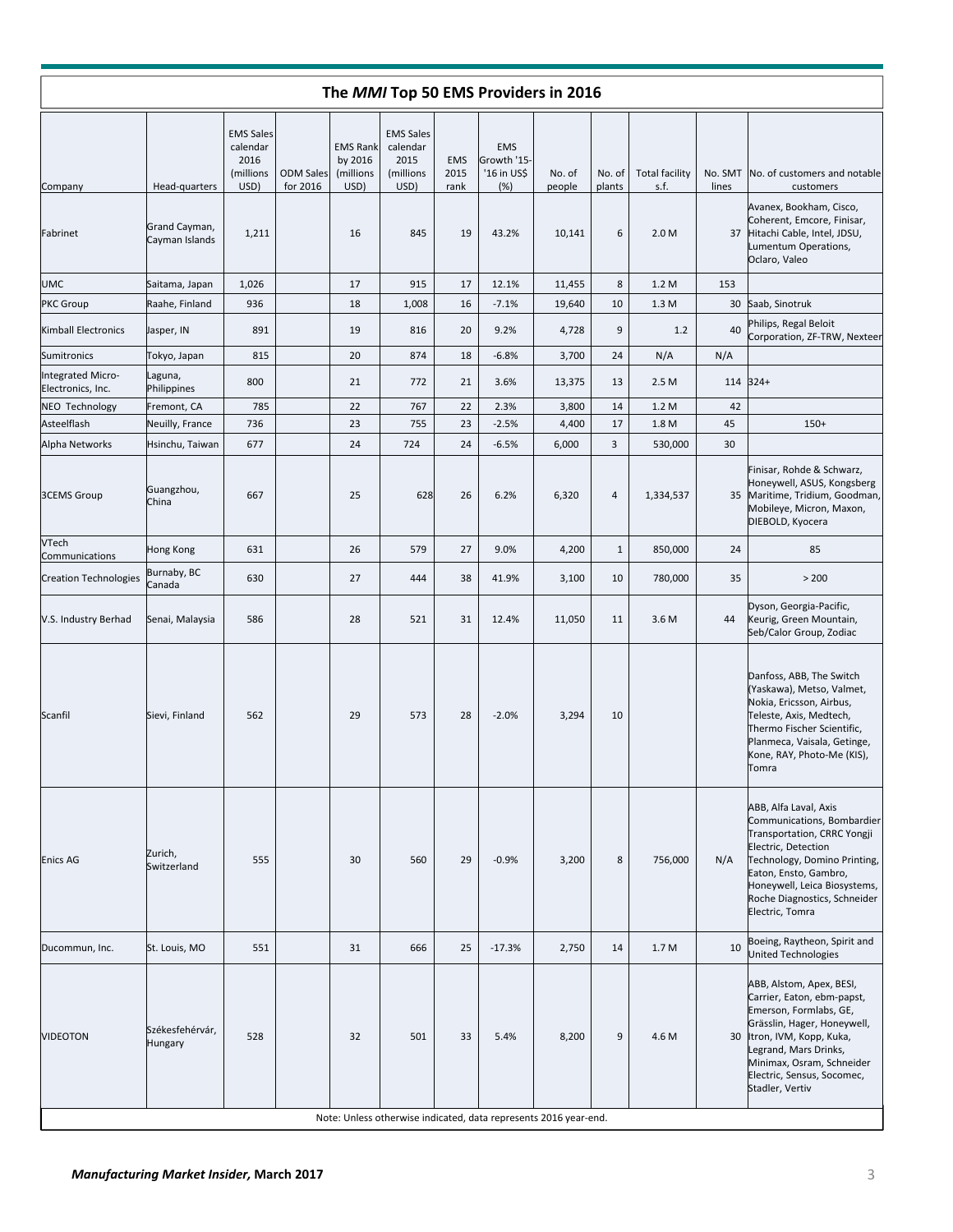| Company<br>Katolec                     | Head-quarters<br>Japan<br>Bangkok,    | USD)<br>490 | for 2016 | USD) | (millions<br>USD) | 2015<br>rank | Growth '15-<br>'16 in US\$<br>(%) | No. of<br>people | No. of<br>plants         | <b>Total facility</b><br>s.f. | lines | No. SMT  No. of customers and notable<br>customers                                                                                                                                                                               |
|----------------------------------------|---------------------------------------|-------------|----------|------|-------------------|--------------|-----------------------------------|------------------|--------------------------|-------------------------------|-------|----------------------------------------------------------------------------------------------------------------------------------------------------------------------------------------------------------------------------------|
|                                        |                                       |             |          | 33   | 529               | 30           | $-7.4%$                           | 5,246            | 11                       | 1.4 M                         |       | Panasonic, Canon, Epson,<br>118 Pioneer, FUJIFILM, HONDA<br>LOCK, TOKAI RIKA, Omron                                                                                                                                              |
| Hana Microelectronics                  | Thailand                              | 483         |          | 34   | 443               | 39           | 9.0%                              | 17,500           | 4                        | 1.3M                          | 105   | Avago, HID, Lumiled, Safenet,<br>Sensata, Synaptics                                                                                                                                                                              |
| <b>Key Tronic</b>                      | Spokane Valley,<br>WА                 | 482         | 1.5      | 35   | 472               | 35           | 1.9%                              | 4,947            | 15                       | 1.8M                          | 39    | Citrix, Clorox, DND, HP,<br>International Gaming,<br>Lexmark, QUALCOMM,<br>Transact, TPG, Zebra                                                                                                                                  |
| Neways Electronics<br>(est.)           | Son, The<br>Netherlands               | 462         |          | 36   | 418               | 40           | 10.5%                             | 2,593            | 11                       | 1.1 M                         | 21    | $^{\backsim}760$                                                                                                                                                                                                                 |
| Orient Semiconductor<br>Electronics    | Kaohsiung,<br>Taiwan                  | 458         |          | 37   | 468               | 36           | $-2.1%$                           | 2,578            | 8                        | 756,336                       | 81    | 115                                                                                                                                                                                                                              |
| Computime                              | Hong Kong                             | 454         |          | 38   | 385               | 42           | 17.9%                             | 4,000            | $\overline{4}$           | 1.2 M                         | 28    |                                                                                                                                                                                                                                  |
| <b>WKK Technology</b>                  | Hong Kong                             | 453         | 2.4      | 39   | 510               | 32           | $-11.2%$                          | 4,425            | $\overline{2}$           | 1.0 M                         | 60    | Alcatel-Lucent, Canon, Fujitsu,<br>NEC, Oki, Philips, Yamaha                                                                                                                                                                     |
| Wong's International<br>Holdings Ltd.  | Hong Kong                             | 440         |          | 40   | 490               | 34           | $-10.2%$                          | 4,300            | $\overline{2}$           | 1.0 M                         | 60    | $20+$                                                                                                                                                                                                                            |
| Global Brands Mfg.                     | New Taipei City,<br>Taiwan            | 415         | 283      | 41   | 445               | 37           | $-6.7%$                           | 7,767            | 3                        | 1.4 M                         | 144   | Hitachi, InfoAction, Toshiba,<br>LG, Carrier                                                                                                                                                                                     |
| éolane                                 | Le Fresne Sur<br>Loire, France        | 411         | 12       | 42   | 410               | 41           | 0.2%                              | 3,200            | 16                       | 968,850                       | 45    | Airbus, Alstrom, Areva,<br>Dassault, Orange, Renault,<br>Rolls Royce, Safran,<br>Schlumberger, SFR, Siemens<br>Automotive, Thales, Valeo,<br>Zodiac                                                                              |
| Sparton                                | Schaumburg, IL                        | 407         |          | 43   | 382               | 43           | 6.5%                              | 1,853            | 9                        | 641,860                       |       | Andrews Technology, BAE<br>Systems, Bally, BioMarket<br>Strategies, Cytomedix,<br>Fenwal, GE, Goodrich,<br>Honeywell, Neuronetics,<br>Northrup Grumman,<br>NuVasive, Parker, Raytheon,<br>Siemens, Smith Detection,<br>U.S. Navy |
| <b>ALL CIRCUITS</b>                    | Meung Sur Loire,<br>France            | 369         |          | 44   | 316               | 46           | 16.6%                             | 1,500            | 3                        | 538,250                       | 24    | Tridium, Goodman                                                                                                                                                                                                                 |
| SVI                                    | Bangkadi,<br>Pathumthani,<br>Thailand | 352         |          | 45   | 340               | 45           | 3.5%                              | 3,600            | 9                        | 735,000                       | 30    | ABB                                                                                                                                                                                                                              |
| <b>LACROIX Electronics</b>             | Saint Herblain<br>cedex, France       | 344         |          | 46   | 311               | 48           | 10.7%                             | 3,150            | 4                        | 430,600                       | 26    | $250+$                                                                                                                                                                                                                           |
| Di-Nikko Engineering<br>Co. Ltd.       | Nikko City, Japan                     | 324         |          | 47   | 265               | 49           | 22.3%                             | 2,286            | 13                       | 698,000                       | 71    | Canon                                                                                                                                                                                                                            |
| Valuetronics Holdings Hong Kong        |                                       | 298         |          | 48   | 313               | 47           | $-4.9%$                           | 4,000            | $\overline{\phantom{a}}$ | 800,000                       | 25    |                                                                                                                                                                                                                                  |
| <b>PRIME BASE</b>                      | Guangzhou,<br>China                   | 293         |          | 49   |                   |              |                                   | 1,850            | $\mathbf{1}$             | 242,213                       | 11    | Finisar, Rohde & Schwarz,<br>Honeywell, ASUS, Kongsberg<br>Maritime, Tridium,<br>Goodman, Mobileye,<br>Micron, Maxon, DIEBOLD,<br>Kyocera                                                                                        |
| Nippon Manufacturing<br>Service (est.) | Tokyo, Japan                          | 269         |          | 50   | 261               | 50           | 3.2%                              | 3,051            | 9                        | 1.5 M                         | 67    | Kyocera Document Solutions,<br>Brother, Ricoh, Panasonic,<br>Zoom Corp.                                                                                                                                                          |

Note: Unless otherwise indicated, data represents 2016 year‐end.

from last place on the list (above), it took a minimum of \$269 million in sales to make the Top 50. Earning a spot on the 2016 list was more difficult than the year before, when the cutoff was \$226 million. Sales growth at the bottom rungs of the Top 50 resulted in a higher cutoff. This increase in the cutoff has set a new record (Chart 2, p. 5).

Three companies from the 2015 list dropped off the 2016 version. These

companies are Topscom (Shenzhen, China), Kitron (Billingstad, Norway), and TT Electronics (Rogerstone, Wales, UK).

Three departures meant that there were three additions to the Top 50. The companies joining the 2016 list include North America–based **Sparton Corp.**  (Schaumburg, IL), Taiwan-based **Alpha Networks** and lastly Chinese company **PRIME BASE** made the Top 50 for the first time.

#### **Counting down the top ten**

The makeup of the top ten providers did not change much as the first six companies maintained their previous ranking. However, Wistron and Plexus both moved up one position from 2015 while New Kinpo lost one position and USI got replaced by Benchmark.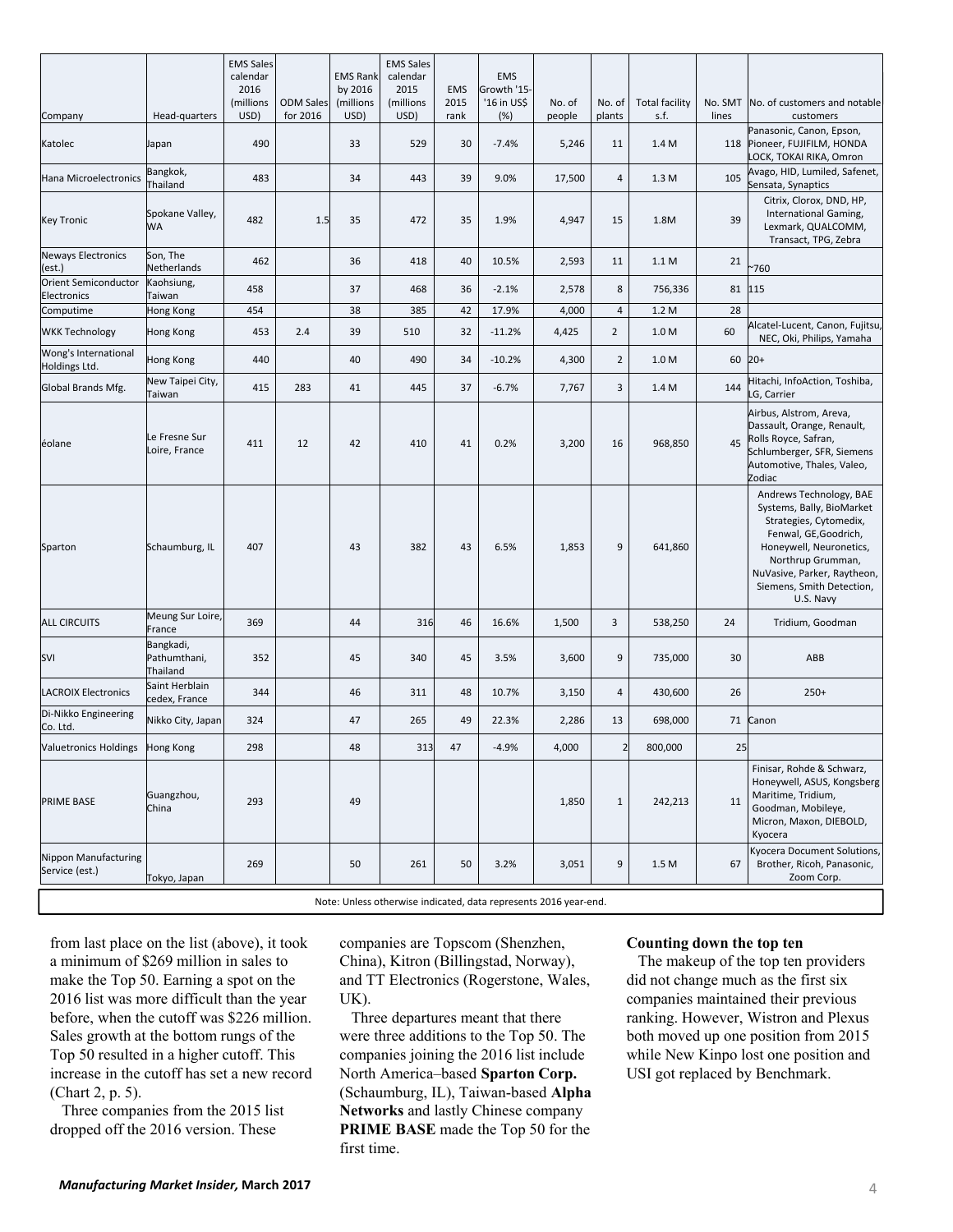

Top 10 admission required sales of at least \$2.31 billion, compared with \$2.60 billion for 2015. The top 10 minimum was 11.5% lower than the year before, making it a bit harder to break into the top 10.

For 2016, the top 10 accounted for 89.2% of Top 50 sales, further indicating how top-heavy the EMS industry has become. Nonetheless, the top 10's share declined from 2015 when it was 90%. In 2016, the top 10 could not sustain their scale and size advantage, as their growth declined compared to bottom 40 providers in the group. The bottom 40 together produced a 5.2% growth rate, 520 basis points higher than the top 10 result (Chart 3, below). For providers looking to benchmark themselves against a pure EMS average, bottom 40 growth may be more appealing because non-EMS business accounts for a smaller share of bottom 40 revenue than in the case of the top 10.

#### **Upward mobility**

A total of 19 companies moved up in the standings from 2015. There was more upward mobility in 2016 than in 2015 because many companies achieved the sort of growth necessary to advance in the standings.

**Alpha Networks** (24th) experienced a steep decline in revenue in 2016. Yet, the networking device maker saw its net profits surge 408% year on year to NT\$608 million (US\$19.96 million) in 2016. The company shipped 35% of its switch products to the data center sector, 45% to the business sector, and 10% to telecom and SMB clients. Switch products account for 55% of Alpha's total sales currently. In 2016, a majority (64%) of the Top 50 had sales of at least \$500 million.

These providers constituted a majority of suppliers. Sales of \$500 to \$999 million bracket, accounted for the largest number of suppliers in 2016 (Chart 4, below).

#### **Benchmarking ratios**

Top 50 data yield three productivity ratios. One can start with revenue per employee. Employee counts for 50 companies totaled about 2.3 billion people, of which an estimated staffing level of about 1.3 million was attributed to Hon Hai. If one were to assume 1.3 million employees for Hon Hai, the revenue per employee for these 50 providers works out to \$117,617. But this ratio is skewed by the economics of Hon Hai's massive workforce. With Hon Hai excluded, revenue per employee increases to \$134,804, which is below the 2015 ratio of \$154,644 based on a somewhat different group of 50 companies that also excluded Hon Hai.

Top 50 data can also be used to calculate revenue per SMT line. Of the 50 providers, 45 companies reported the number of SMT lines that they operate. Revenue per SMT line for these companies averaged \$60 million, which was higher than the 2015 ratio of \$43 million per line computed for a somewhat different group of 47 Top 50 providers. Note that revenue per SMT line is highly variable, depending on the speed and productivity of a line, whether it is single or double sided, and the



#### **Chart 4: Distribution of Top 50 Providers by 2016 Sales**

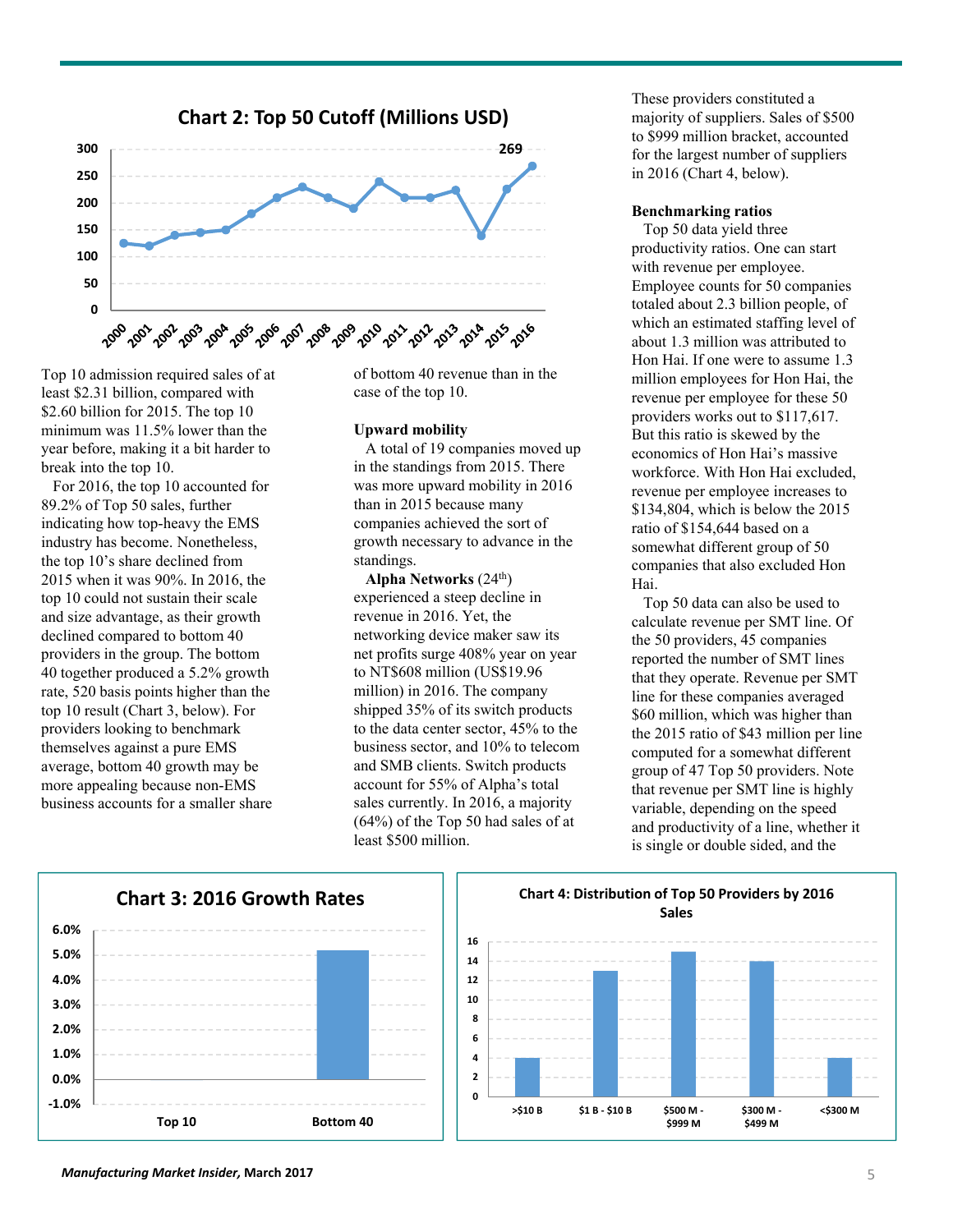amount of EMS revenue generated by box build.

*Methodology*. Where information was not publicly available, *MMI* depended on companies to provide accurate data. Companies were asked to convert sales in non-US currencies into US dollars, if necessary, by using an average annual exchange rate corresponding to the sales year. Where possible, sales of non-EMS businesses

were excluded. A number of the largest providers do not break out the sales of their non-EMS businesses. Hence, the Top 50's total revenue is not purely EMS.

# *Company News*

## **Jabil to Shutter Site in Scotland**

**Jabil Circuit** will close its EMS plant in Scotland by year end and lay off more than 150 workers, the company said.

The company told a local paper that a "detailed strategic review ... concluded that there is unsustainable current and future demand to support the viability of the site. It is anticipated that manufacturing will cease by the end of calendar year 2017."

About 100 of the 260 workers at the site will remain to help shut down the plant. Jabil also has a factory in Ayr, Scotland. That plant will remain open, the report said.

## **Xiaomi, Foxconn to Open Second Plant in India**

**Xiaomi** will open a second manufacturing unit in India in concert with **Foxconn**, its main ODM, the company said this week.

The new site will be adjacent to the company's current plant, which employs 5,000 workers. At full capacity, the company will be able to produce one phone per second during peak hours.

India is the largest market in terms of volume and growth rate for Xiaomi. The new plant will boost the percentage of Xiaomi's India sales that are produced in-country up 20 percentage points to 95%. The smartphone maker did \$1 billion in revenue in India last year.

# **Tesla Model 3 Control Computers Will Reportedly Be Built by Pegatron**

**Tesla** is planning to increase orders to Model 3, and orders for the control

computer reportedly have been landed by **Pegatron Technology**, according to sources from the upstream supply chain.

Because of the handsome profits offered by control computers, which carry a unit price of more than US\$1,000, US-based **Jabil** and Taiwan-based **Quanta Computer** also competed for the orders.

The sources pointed out that Tesla formerly manufactured its control computers in house and only procured motherboards from outside makers. However, since the company's Model 3 is seeing such strong demand, Tesla has decided to also outsource the control computers' assembly.

Tesla originally outsourced its car-use motherboard orders mainly to **Foxconn Electronics** (**Hon Hai Precision Industry**) and Jabil, but has shifted its orders from Foxconn to Quanta and Pegatron, after Foxconn began to cooperate with China-based players to develop electric vehicles (EV).

Although Quanta was not able to land orders for the control computers, Quanta's orders for motherboards from Tesla are still expected to grow strongly in 2017 and even in 2018 with the Model 3. However, Quanta declined to comment on its orders or clients.

Tesla announced the Model 3 in March 2016 and by February 2017 orders for the EV reportedly have reached nearly 400,000 units. Tesla also noted that production of the Model 3 will begin in July and mass production will start in September, to allow its buyers to receive the cars by the end of 2017.

#### **Flex Expands Automotive Offering by Acquiring AGM Automotive**

**Flex** has entered into a definitive agreement to acquire **AGM Automotive**  (AGM), a supplier of automotive interior components and systems, including overhead console systems, interior lighting, and electronic components.

AGM is headquartered in Troy, Michigan, with additional facilities in the US, Mexico, Costa Rica, Austria, and China. The acquisition is expected to close in the second quarter of calendar year 2017. Additional terms of the deal were not disclosed.

This strategic acquisition will complement and expand Flex's automotive offerings, particularly in lighting, and will further strengthen certain key strategic customer relationships. The addition of AGM will enhance its ability to provide customers with more-complete solutions for innovative interior lighting systems, from plastics to electronics, and drive greater growth of its dollar content per vehicle.

## **Thinfilm Stacks Up with New Manufacturing Equipment**

**Thinfilm Electronics ASA** has completed the purchase of manufacturing equipment to be used in the roll-to-roll production of its Electronic Article Surveillance (EAS) tags.

The equipment will be housed at Thinfilm's new facility in Silicon Valley and is expected to be operational in the fourth quarter of 2017.

Additionally, Thinfilm is on schedule regarding the purchase of additional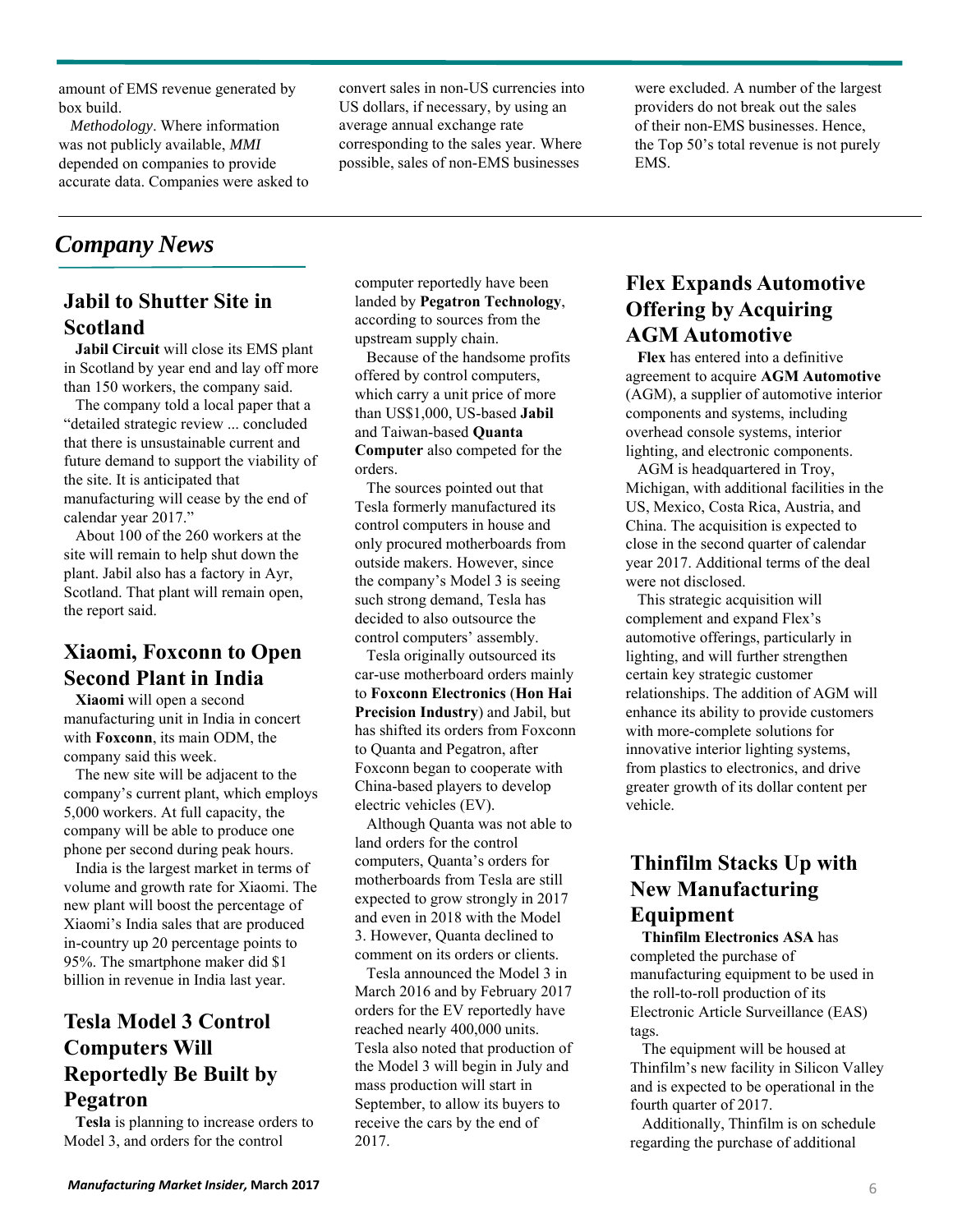manufacturing equipment necessary to enable the roll-to-roll line to also produce Printed Dopant Polysilicon (PDPS) digital circuitry used in fabricating front-end die for Thinfilm's NFC SpeedTap™ and OpenSense™ tags. The company expects to complete purchase of the remainder of the operational line by 2Q2017.

By migrating production from sheetbased to roll-based lines, Thinfilm is expecting to increase the capacity of its EAS and NFC product lines to billions of units annually when fully installed. Following the start of production of EAS later in 2017, the first commercial production of roll-based manufacturing of front-end die for NFC products is expected by 3Q2018.

## **Kitron Expanding Its US Capabilities and Services**

EMS provider **Kitron** has signed a new agreement with **HMS Industrial Networks**. The estimated contract value was not stated.

The agreement is considered a milestone for Kitron's operations in the US, as it involves newly developed logistics and distribution services to support HMS Industrial Networks in the region, in line with Kitron's strategy of increasing service sales.

#### **Construction Begins on Foxconn-Sharp's \$9 Billion LCD Plant**

**Foxconn's** joint venture with **Sharp** started construction of a new LCD manufacturing facility in Guangzhou (China).

This is the first part of a massive CNY61 billion (USD8.8 billion) investment. The project in Zengcheng district covers an area of about 1.5 square kilometers, scheduled to be completed in June 2019, writes the Chinese media agency *Xinhua*.

When completed, the facility is intended to manufacture displays, smart TVs, and electronic whiteboards at an annual production value of CNY92 billion (USD13.4 million). It is estimated that the investment will create between 6,000 and 10,000 jobs.

#### **GPV Acquires BHE**

**GPV** has acquired the electronics manufacturer **BHE** in Horsens (Denmark). The acquisition promotes GPV's growth plan and further consolidates the company's position in the northern European home market.

A year ago, GPV was acquired by the industrial conglomerate Schouw & Co. in Aarhus when it launched an ambitious growth strategy.

In addition to the production in Horsens, where about 70 staff are employed, BHE also has production in China. After the acquisition by GPV, BHE's activities are expected to be integrated into GPV's manufacturing footprint.

## **EC Electronics Acquires Hunter Cable Assemblies**

Basingstoke (UK)-based EMS provider **EC Electronics** has acquired **Hunter Cable Assemblies, Ltd.** (HCAL) from Arcum, Ltd.

The addition of HCAL increases EC Electronics's group revenue significantly. At EC Electronics there is excellent growth potential for mid-sized cable assembly and box build specialists in the UK and mainland Europe. HCAL will significantly strengthen the group's UK capabilities. HCAL has an excellent reputation for quality and customer service, both of which have contributed to recent growth in the business.

HCAL will continue operating as an independent business from the existing premises in Theale under the existing management team.

#### **Enics Possibly to Close Raahe Plant**

**Enics** Raahe announced a negotiation process with its factory employees that could lead to a restructuring or shutting down of the site.

The main goal for the process is to improve overall competitiveness, financial performance, and customer satisfaction in the long term, noted Mikko Lassas, managing director. Therefore, Enics will start to negotiate with the employees of its Raahe factory according to Finnish legislation and union agreements to find the measures by which to reach this goal.

Based on its initial plans, those measures could include a possible restructuring of the organization, a change of the business model, or a possible closure of the factory entirely or partially and transfer of business to other Enics locations.

The negotiation period is expected to last at least six weeks.

#### **Neo Tech Inks Deal for New Massachusetts Site**

**Neo Tech** has purchased a 25-acre lot in the western Boston suburbs for \$10 million.

The new site includes a 168,000-squarefoot manufacturing and warehouse facility, plus another 30,000 square feet of office space. It formerly was the site of the Whitney Rand Packaging Co., and years ago was home to Solectron.

Neo Tech currently operates a 55,000 square-foot plant in Springfield, MA, and a 35,000-square-foot NPI plant in Wilmington, another Boston suburb. According to *Circuits Assembly* sources, Neo Tech plans to consolidate those plants into the Westborough location. The company has not responded to an inquiry at this time.

#### **Jabil Buys Custom Machining Firm**

**Jabil Circuit** has acquired **Lewis Engineering** in an asset purchase for an undisclosed price.

Lewis Engineering is a custom machining services provider. Its management will remain with the company, according to reports.

## **ADI Receives Final Approval for Acquisition of Linear Technology**

**Analog Devices** has received regulatory approval from the Ministry of Commerce of China to complete its acquisition of **Linear Technology Corporation**. This was the final regulatory approval needed to go forward with the deal.

The parties expected to complete the acquisition on March 10, 2017. In connection with the closing, Linear Technology stockholders will receive USD 46.00 in cash and 0.2321 of a